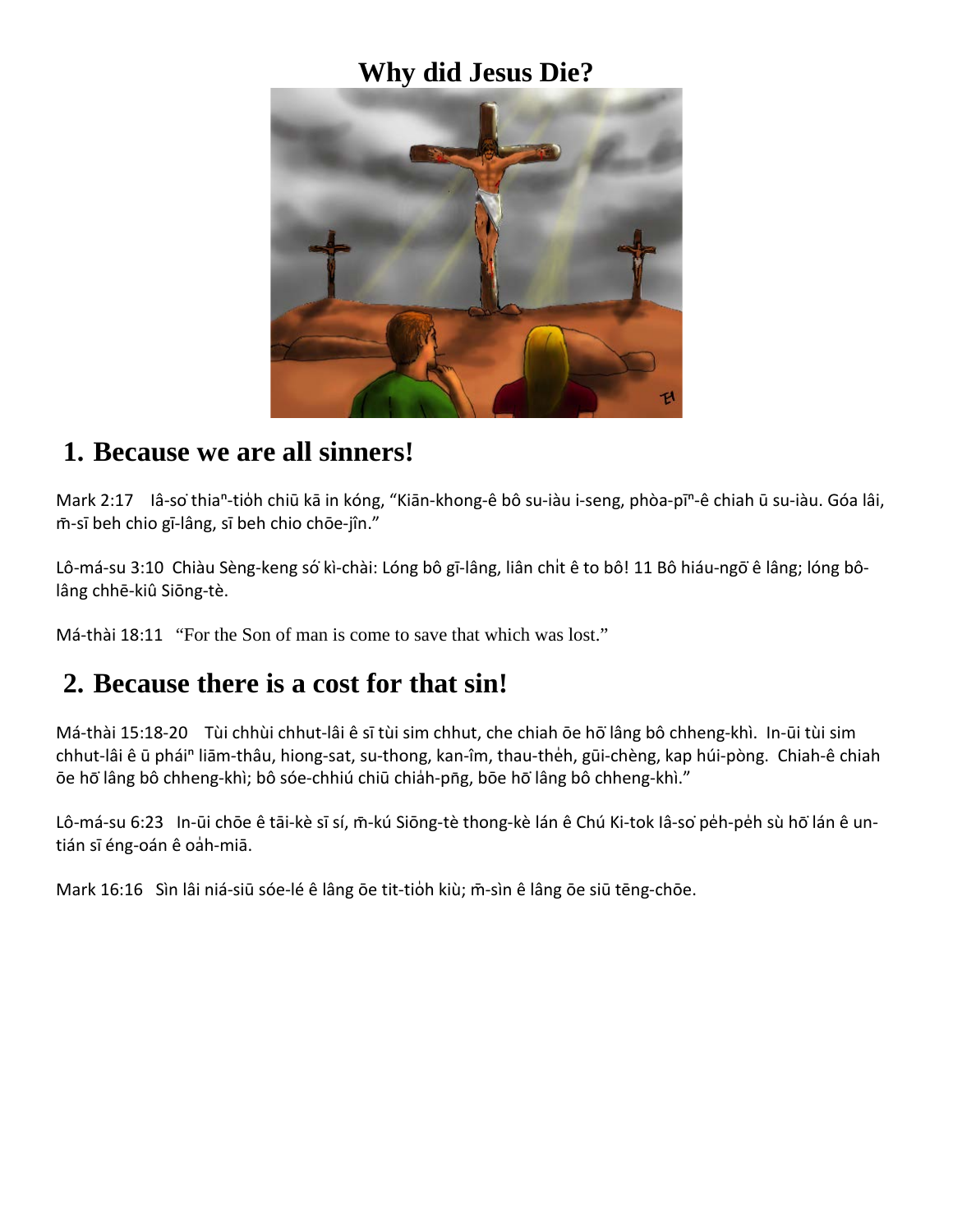

**There is a cost for sin!**

# **3. Because Jesus died and paid for our sins on the cross!**

Má-thài 1:21 I ōe si<sup>n</sup> chit ê ta-po-kiá<sup>n</sup>, lí tion kā I hō-miâ kiò-chòe lâ-so, in-ūi I beh kiù I ê chú-bîn thoat-lī in ê chōe."

Lô-má-su 5:8 Put-kò Siōng-tè tùi lán chèng-bêng I thià<sup>n</sup> lán, lán iáu sī chōe-jîn ê sî, Ki-tok ū thòe lán sí.

Iok-hān 3:16 Siōng-tè liân I tork-it ê Kiá<sup>n</sup> to sù hō sè-kan, beh hō tak ê sìn I ê lâng bián biat-bông, hoán-tng tittioh éng-oán ê oah-miā, I chiah-nih thià<sup>n</sup> sè-kan!

Má-thài 18:11 "For the Son of man is come to save that which was lost."

### **4. Salvation is a free gift, not by good works. You must take God's word for it, and trust Jesus alone!**

Sù-tô hēng-toān 4:12 Iâ-so í-gōa lóng bô chín-kiù, in-ūi tī thi<sup>n</sup>-ē jîn-kan, Siōng-tè bô sù pat ê miâ hō lán thang sìn-khò lâi tit-kiù."

Í-hut-so ́͘ 2:8-9 In-ūi lín sī khò Siōng-tè ê un-tián tùi sìn tit-tio̍h kiù; m̄-sī khò lín ka-kī, sī khò Siōng-tè ê un-sù. Kì-jiân m̄-sī khò hêng-ûi, sím-mih lâng to bōe-tàng khoa-kháu.

Thê-to 3:5 I ū chín-kiù lán; m̄-sī in-ūi lán ka-kī ê hó hêng-ûi, sī in-ūi I ê lîn-bín, thong-kè hō lâng têng-sin chhutsì ê sóe-lé kap Sèng Sîn ê keng-sin lâi chín-kiù lán;

# **5. We must put our faith and trust in Christ alone!**

Mark 9:23 lâ-so kā i kóng, "Lí kóng 'Lí nā ōe!' Ū sìn ê lâng tak hāng lóng ōe."

Mark 1:15 kóng, "Sî-ki kàu à, Siōng-tè ê chú-koân teh-beh sıt̍-hiān lah, tio̍h hóe-kái, sìn hok-im."